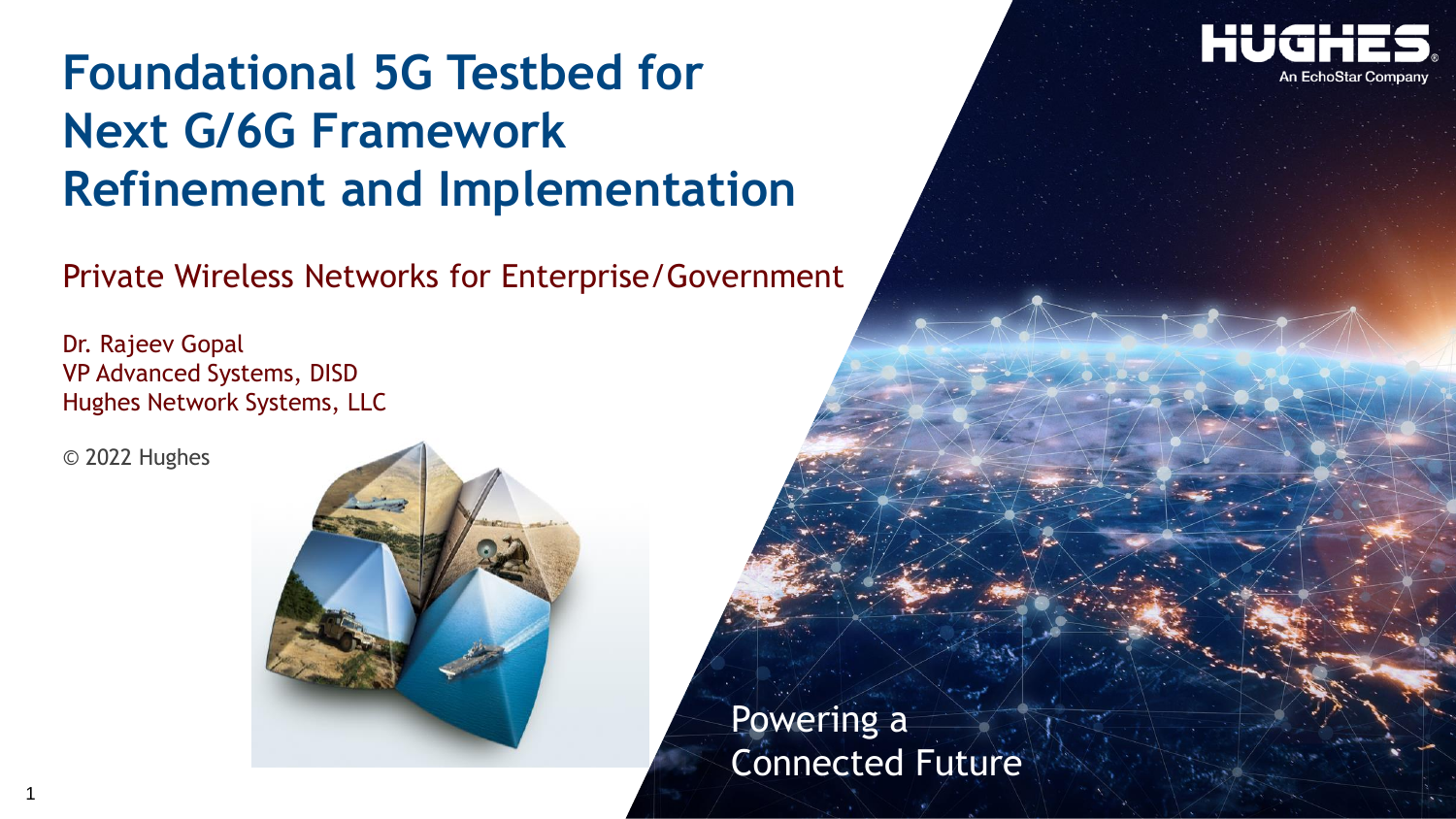#### © 2022 Hughes.

# **Leveraging 5G Testbed for Next G Evolution** Empirical Data-based Feedback

- **5G Standalone (SA) networks**
	- − Edge cloud, automated management, and comprehensive security
	- − 5G virtualization with increased flexibility, interoperability, and performance
- **Private 5G SA testbed for government and enterprise customers** 
	- − Prioritize security and resiliency
	- − Empirically define and validate use cases and implementation approaches
	- − Efficiencies with artificial intelligence (AI), and machine learning (ML)
	- − Edge and centralized instances within a distributed cloud architecture
- **Leverage software agility and local management** 
	- − Information collection and processing (learning) closer to the tactical edge
- **Facilitate experimentation with Next G in remote locations worldwide**
	- − Resilient broadband SATCOM connectivity (range extension)
	- − Low-earth-orbit (LEO) and Geosynchronous (GEO) satellite links



### **Benefits**

- Open
- Flexible
- **Performance**
- **Edge Cloud**

#### **Challenges**

- Macro Heritage
- **Security**
- **Management** 
	- Range Extension



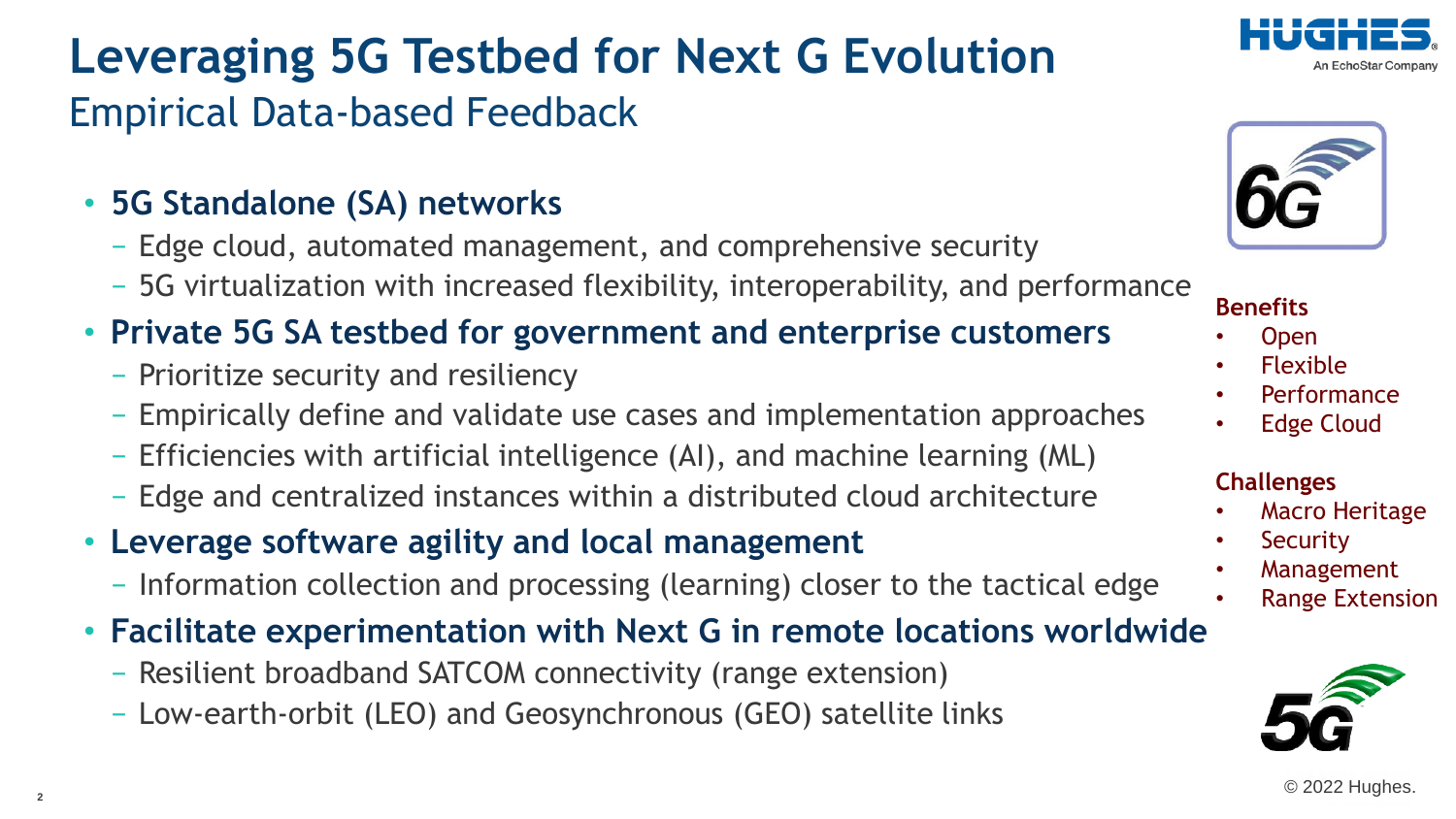# **Hughes - Pioneering SATCOM Heritage** GEO/LEO Constellations and Managed Services

- Mid-size US based company (DC area,  $$2B/year$ )
- GEO High Throughput Satellites (HTS) and service
- LEO OneWeb ground network 4G/5G based
	- ・ Thule, Greenland polar service (AFRL)
- **USSF Protected Tactical Enterprise Service (PTES)**
- **5G Standalone for flightline modernization** 
	- ・ US Naval Air Station Whidbey Island (NASWI)
- Industry standards DVB-S2/S2X, GMR-1, 4G/5G
- 6 Ka-band satellites/payloads
	- ・ JUPITER HTS (100s Gbps)
	- ・ SPACEWAY Onboard Layer 2 processing
- 50+ Gateways
	- ・ > 500 Gbps of Capacity

OneWeb LEO Polar **Orbit** DEUCSI program Thule, Greenland



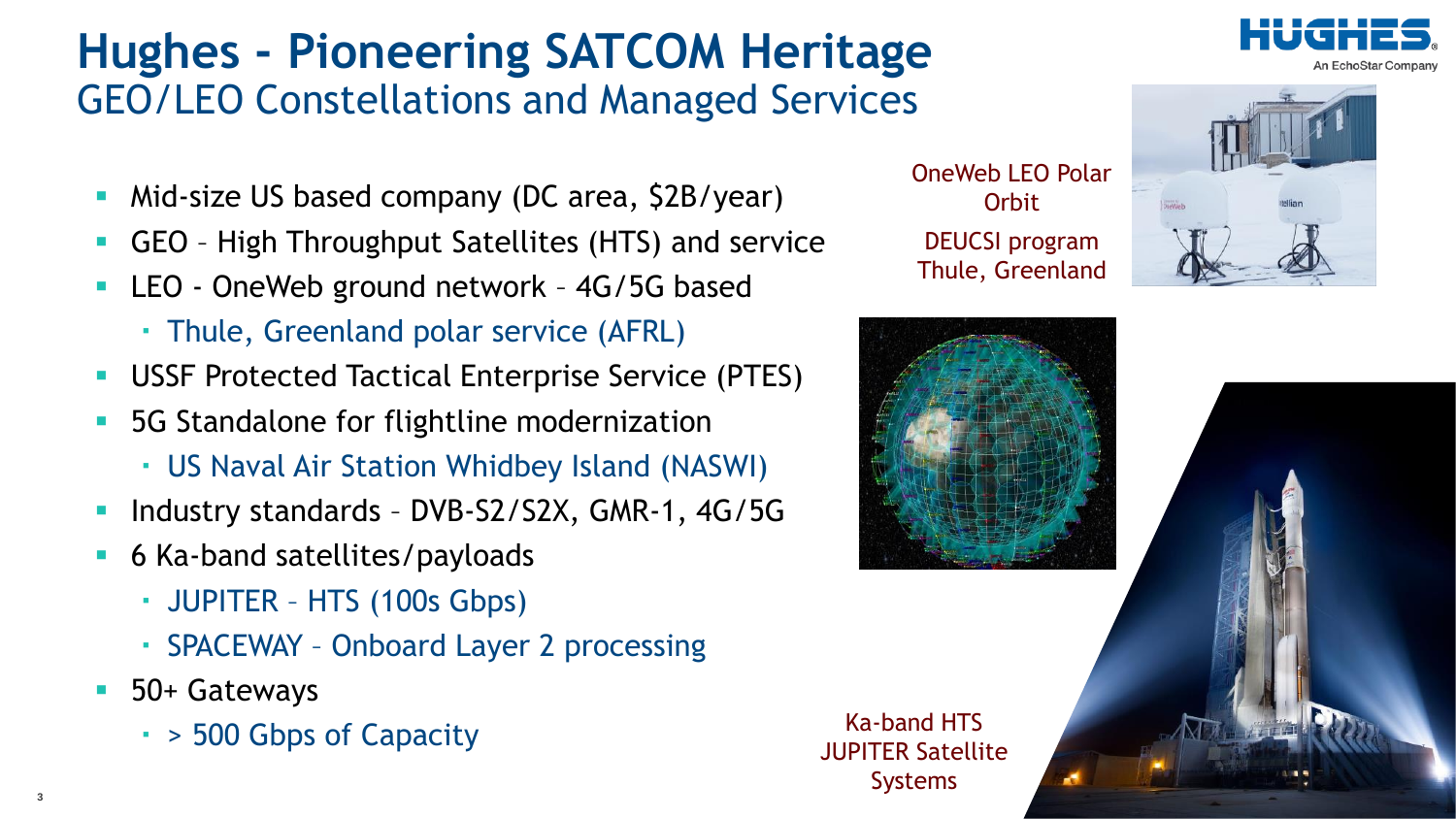

# **5G Testbed with Management and Security**

## AI/ML Based Operations Automation

### • **Three key Next G Alliance priorities**

− Security/resiliency; distributed cloud and communication; and AI-native network

## • **Empirical approach for key Next G challenges**

- − Define frameworks and solidify practical solutions
- − Utilize slicing and edge/centralized cloud instances

## • **AI capabilities embedded in management software**

- − Automated network (NOC) operations
- − Automated security (SOC) operations

### • **Automation for wireless and cloud technologies**

- − Network robustness, performance, and efficiencies
- − Diverse traffic types, ultra-dense deployment topologies
- − Challenging spectrum situations



#### **Testbed Differentiators**

- End-to-end Management
- UE Simulator
- RF, Cyber, and Network Sensing
- Integrated LEO/GEO for Range Extension
- DevSecOps Development Pipeline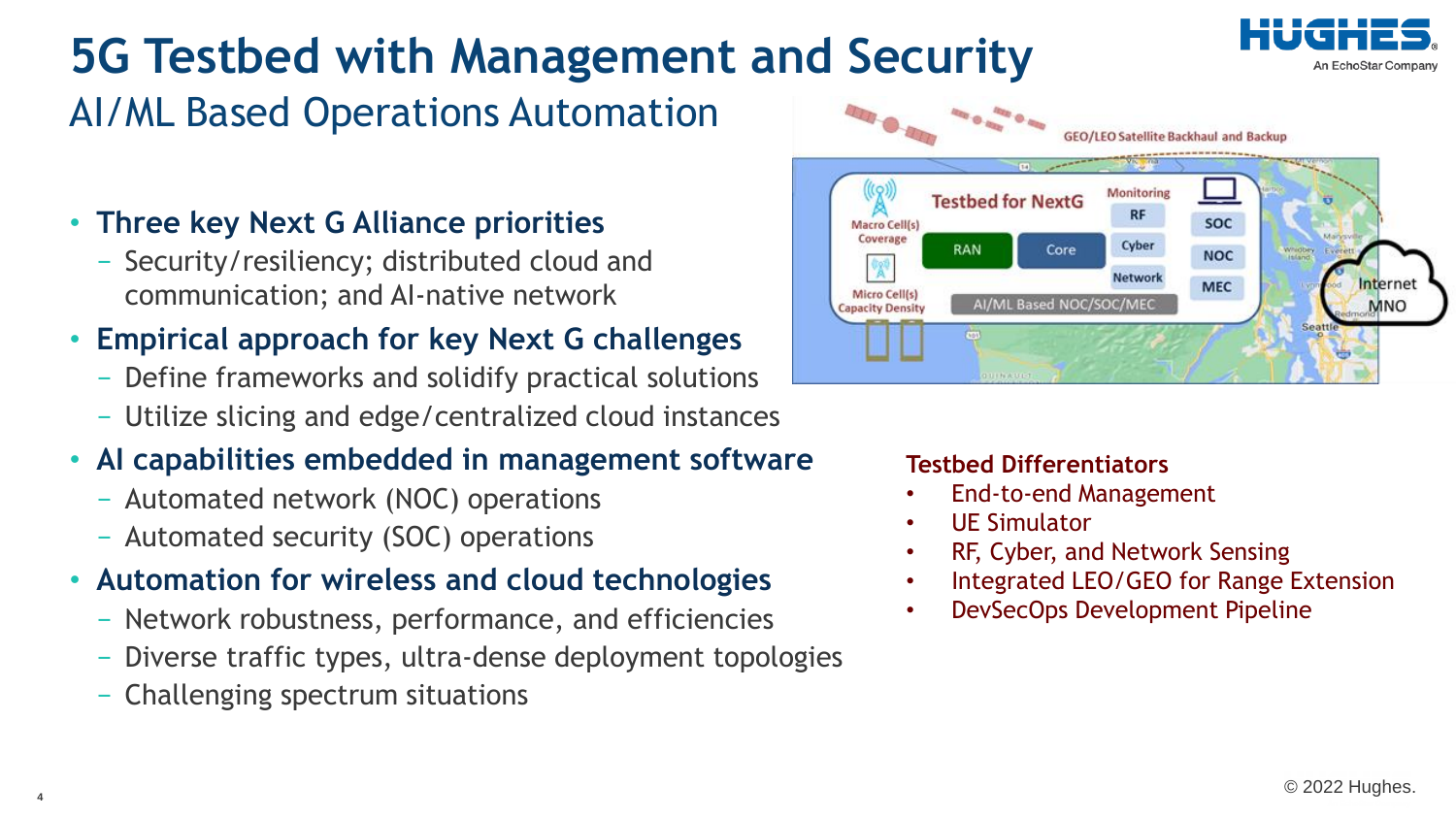

# **5G Standalone Testbed Architecture**

Local Management and Comprehensive Security



### • **Redundant data network**

- − Firewalls, routers, switches
- − Layer 3 subnets
- − Layer 2 VPNs
- − Separation of planes
- − Management, control and user

### • **NOC as manager-of-managers**

- − Fault, accounting, performance aggregation
- − Links to RAN/Core/MEC EMSs

### • **Independent SOC function**

- − Monitoring
- − Scanning
- − Compliance
- **AI/ML for NOC/SOC**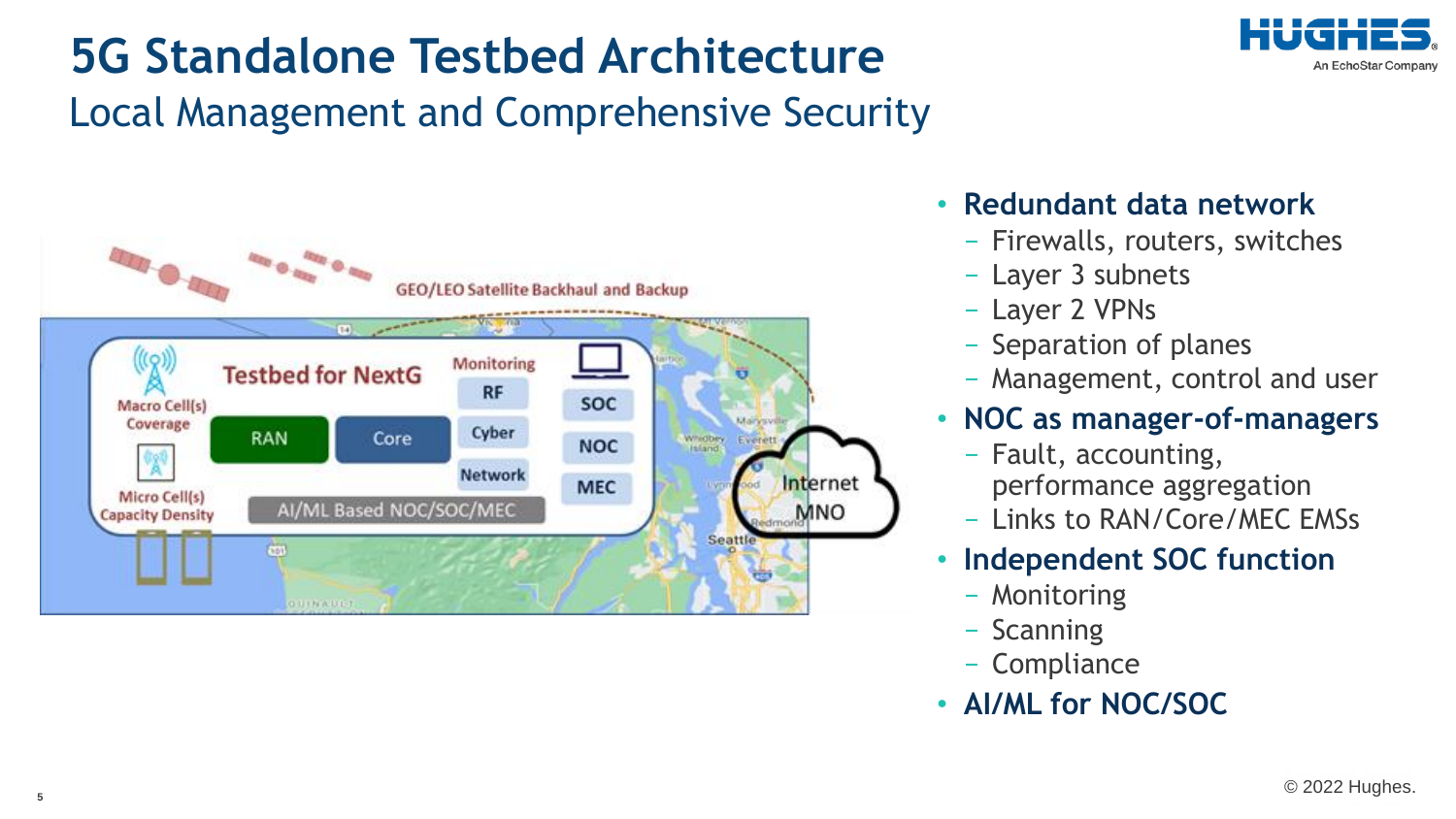# An EchoStar Company

# **Network Operations Center (NOC)**

Reuse of Management Software (Heritage: Largest SATCOM Operations)



- **Manager of Managers** 
	- ・ Multiple EMSs
	- ・ GUI integration for EMS
- Network viewer
	- ・ Web GUI
- Data lake
	- Fault, performance, and accounting data
	- Data mining
	- ・ Machine Learning (ML)
	- Diagnostics, trending
- **Mission planning** 
	- ・ AI Rules-Engine based
- Standards-based interfaces
	- ・ EMS, Elements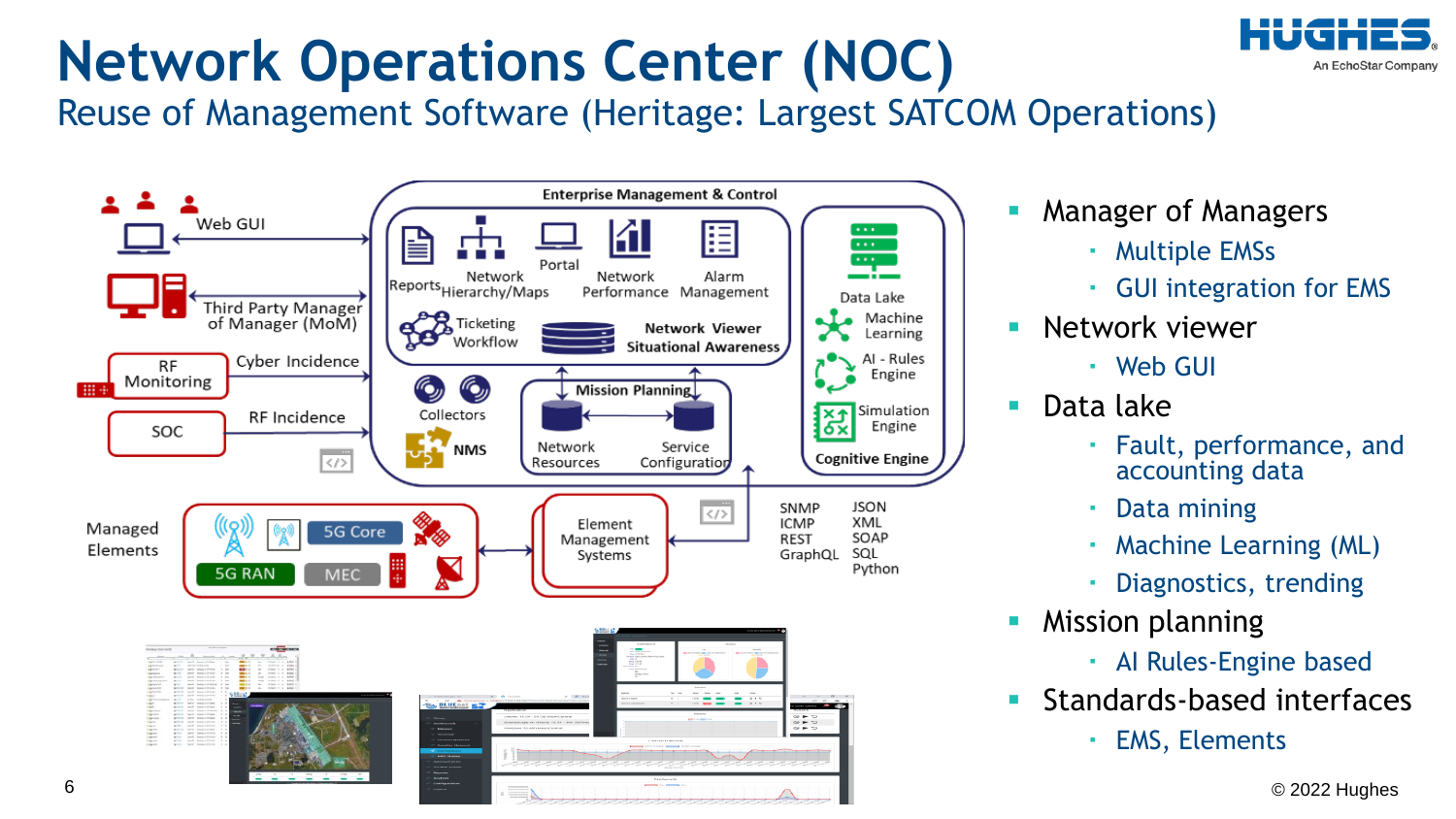

# **Purpose Built Security Layers**

## Off-the-shelf Commercial Components for SOC



- **Commercial Solutions for Classified (CSfC)**
- **Zero Trust Architecture (ZTA)**
- **Encryption and authentication**
- **Continuous Monitoring**
	- Scan and security incident event monitoring
- **Security at each layer of the OSI Model**
- **Security features**
	- − Addressing data at rest and data in transit
	- − Identity services multi-factor Authentication
	- − Key Management
- **Role Based Access Controls (RBAC)**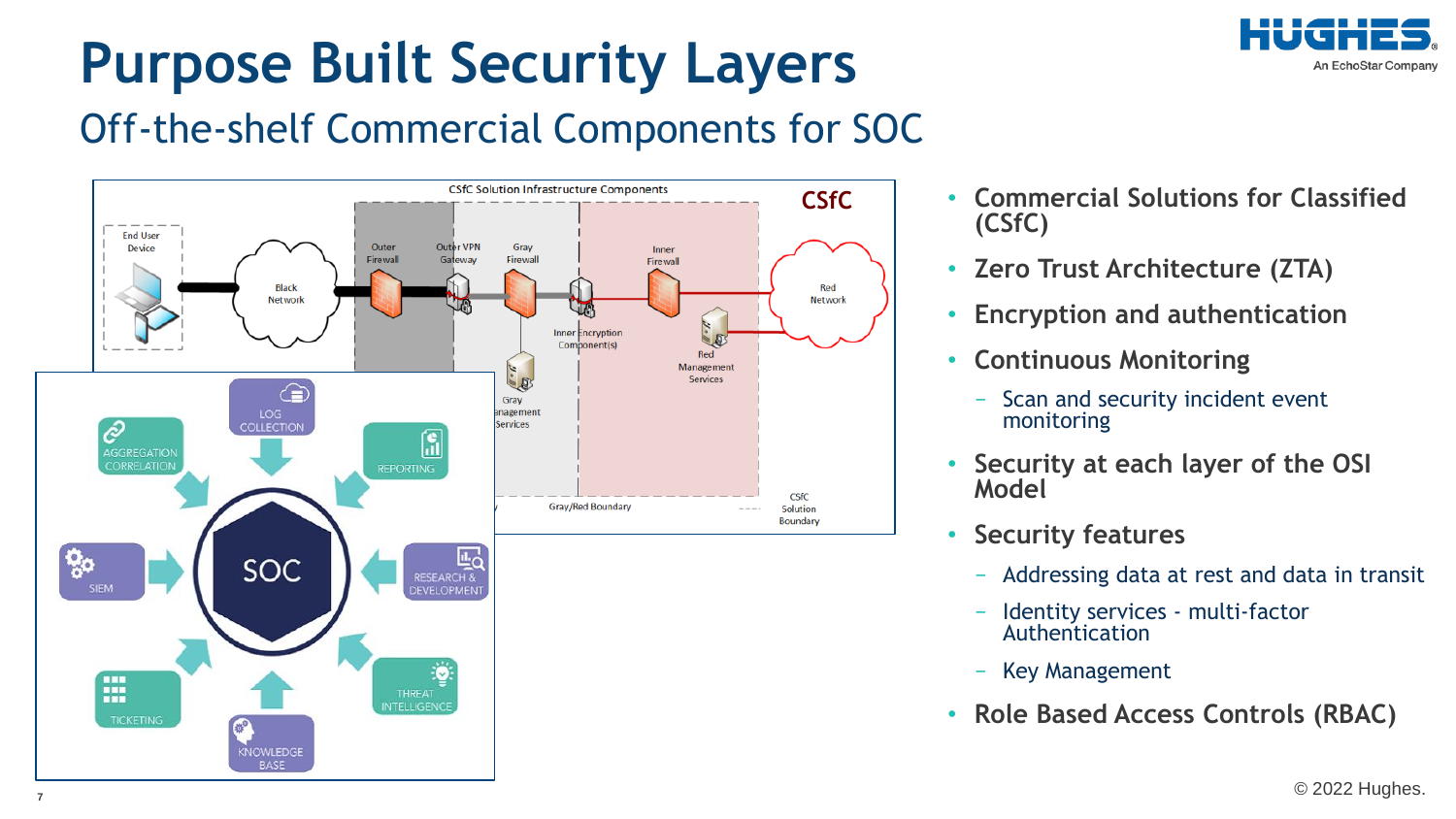

# **Key Takeaways / Next Steps**

- Private networks with comprehensive security and management
	- − CSfC, ZTA, local NOC/SOC
	- − End-to-end wireless network with local cloud (MEC)
- AI/ML based automation
	- − AI rules engine for executable expert knowledge
	- − Data lake for data-based learning (ML)
- 6G requirements and implementation approach
	- − Private network applications (use cases)
	- − Role of network slicing for private (small) networks
	- − Security controls specificity
		- Confidentiality, Availability, Integrity
	- − Orchestration templates for peripheral components
	- − Management and security models and templates